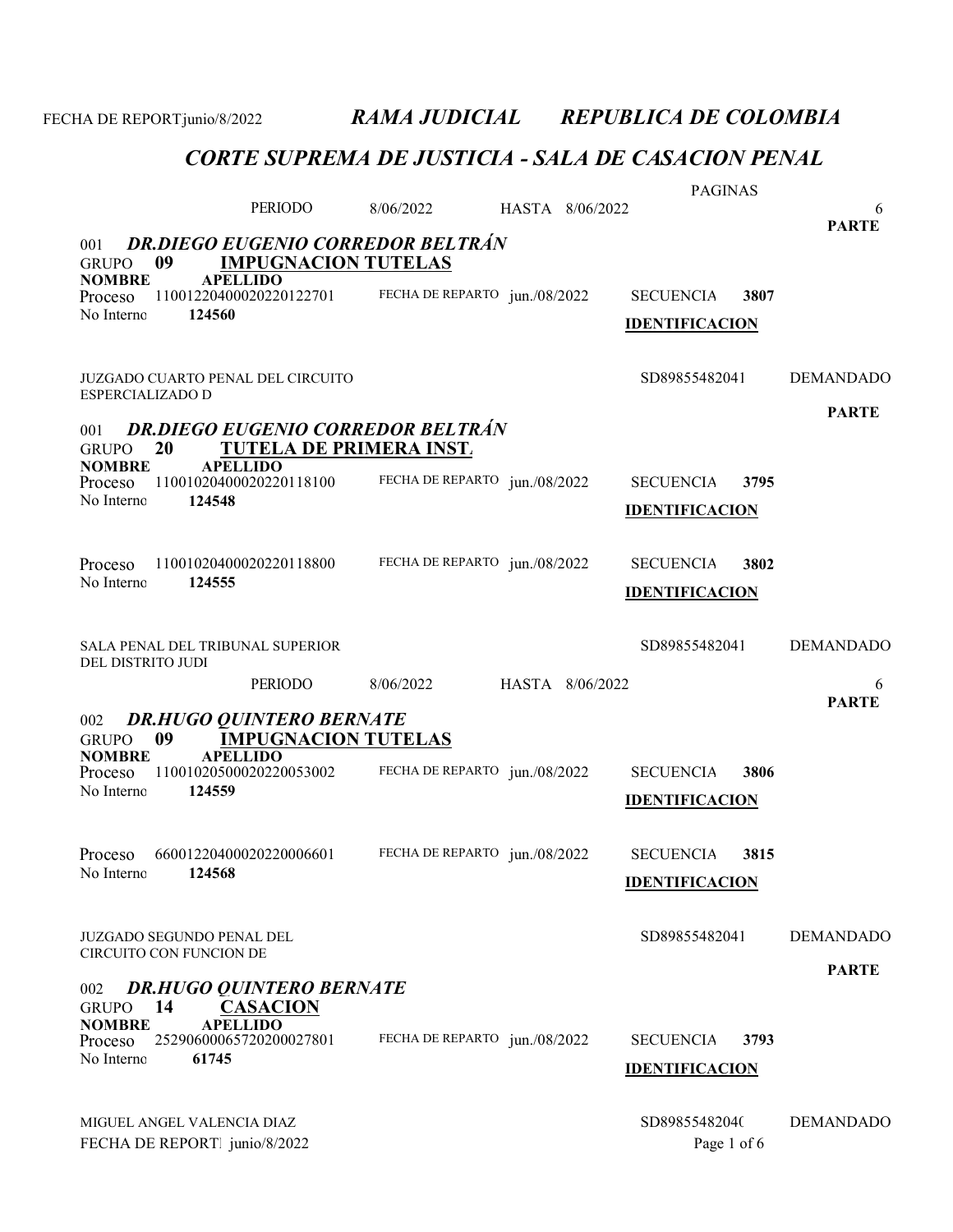|                                                                                          |                                |           |                               |                 | <b>PAGINAS</b>        |      |                   |
|------------------------------------------------------------------------------------------|--------------------------------|-----------|-------------------------------|-----------------|-----------------------|------|-------------------|
|                                                                                          | PERIODO                        | 8/06/2022 |                               | HASTA 8/06/2022 |                       |      | 6<br><b>PARTE</b> |
| <b>DR.GERSON CHAVERRA CASTRO</b><br>003<br>09<br><b>GRUPO</b>                            | <b>IMPUGNACION TUTELAS</b>     |           |                               |                 |                       |      |                   |
| <b>NOMBRE</b><br><b>APELLIDO</b><br>Proceso                                              | 54001220400020220026301        |           | FECHA DE REPARTO jun./08/2022 |                 | <b>SECUENCIA</b>      | 3814 |                   |
| No Interno<br>124567                                                                     |                                |           |                               |                 | <b>IDENTIFICACION</b> |      |                   |
| Proceso                                                                                  | 73001220400020220051801        |           | FECHA DE REPARTO jun./08/2022 |                 | <b>SECUENCIA</b>      | 3816 |                   |
| No Interno<br>124569                                                                     |                                |           |                               |                 | <b>IDENTIFICACION</b> |      |                   |
| <b>JUZGADO SEXTO DE EJECUCION DE</b>                                                     |                                |           |                               |                 | SD89855482041         |      | <b>DEMANDADO</b>  |
| PENAS Y MEDIDAS DE S                                                                     |                                |           |                               |                 |                       |      | <b>PARTE</b>      |
| <b>DR.GERSON CHAVERRA CASTRO</b><br>003<br>20<br><b>GRUPO</b>                            | <b>TUTELA DE PRIMERA INST.</b> |           |                               |                 |                       |      |                   |
| <b>NOMBRE</b><br><b>APELLIDO</b><br>Proceso                                              | 11001020400020220118700        |           | FECHA DE REPARTO jun./08/2022 |                 | <b>SECUENCIA</b>      | 3801 |                   |
| No Interno<br>124554                                                                     |                                |           |                               |                 | <b>IDENTIFICACION</b> |      |                   |
|                                                                                          |                                |           |                               |                 |                       |      |                   |
| SALA LABORAL DEL TRIBUNAL<br>SUPERIOR DEL DISTRITO JU                                    |                                |           |                               |                 | SD89855482041         |      | <b>DEMANDADO</b>  |
|                                                                                          | <b>PERIODO</b>                 | 8/06/2022 |                               | HASTA 8/06/2022 |                       |      | 6<br><b>PARTE</b> |
| <b>DR.FABIO OSPITIA GARZÓN</b><br>004                                                    |                                |           |                               |                 |                       |      |                   |
|                                                                                          |                                |           |                               |                 |                       |      |                   |
| 09<br><b>GRUPO</b><br><b>NOMBRE</b><br><b>APELLIDO</b>                                   | <b>IMPUGNACION TUTELAS</b>     |           |                               |                 |                       |      |                   |
| Proceso<br>No Interno<br>124557                                                          | 11001020500020220030502        |           | FECHA DE REPARTO jun./08/2022 |                 | <b>SECUENCIA</b>      | 3804 |                   |
|                                                                                          |                                |           |                               |                 | <b>IDENTIFICACION</b> |      |                   |
| <b>SALA LABORAL DEL TRIBUNAL</b>                                                         |                                |           |                               |                 | SD89855482041         |      | <b>DEMANDADO</b>  |
| SUPERIOR DEL DISTRITO JU                                                                 |                                |           |                               |                 |                       |      | <b>PARTE</b>      |
| <b>DR.FABIO OSPITIA GARZÓN</b><br>004<br>20<br><b>GRUPO</b>                              | TUTELA DE PRIMERA INST.        |           |                               |                 |                       |      |                   |
| <b>NOMBRE</b><br><b>APELLIDO</b><br>Proceso                                              | 11001020400020220118500        |           | FECHA DE REPARTO jun./08/2022 |                 | <b>SECUENCIA</b>      | 3799 |                   |
| No Interno<br>124552                                                                     |                                |           |                               |                 | <b>IDENTIFICACION</b> |      |                   |
| SALA PENAL DEL TRIBUNAL SUPERIOR                                                         |                                |           |                               |                 | SD89855482041         |      | <b>DEMANDADO</b>  |
| DEL DISTRITO JUDI                                                                        |                                |           |                               |                 |                       |      |                   |
| DR.FABIO OSPITIA GARZÓN<br>004<br>33<br><b>GRUPO</b><br><b>NOMBRE</b><br><b>APELLIDO</b> | <b>DEFINICION DE COMPETEN</b>  |           |                               |                 |                       |      | <b>PARTE</b>      |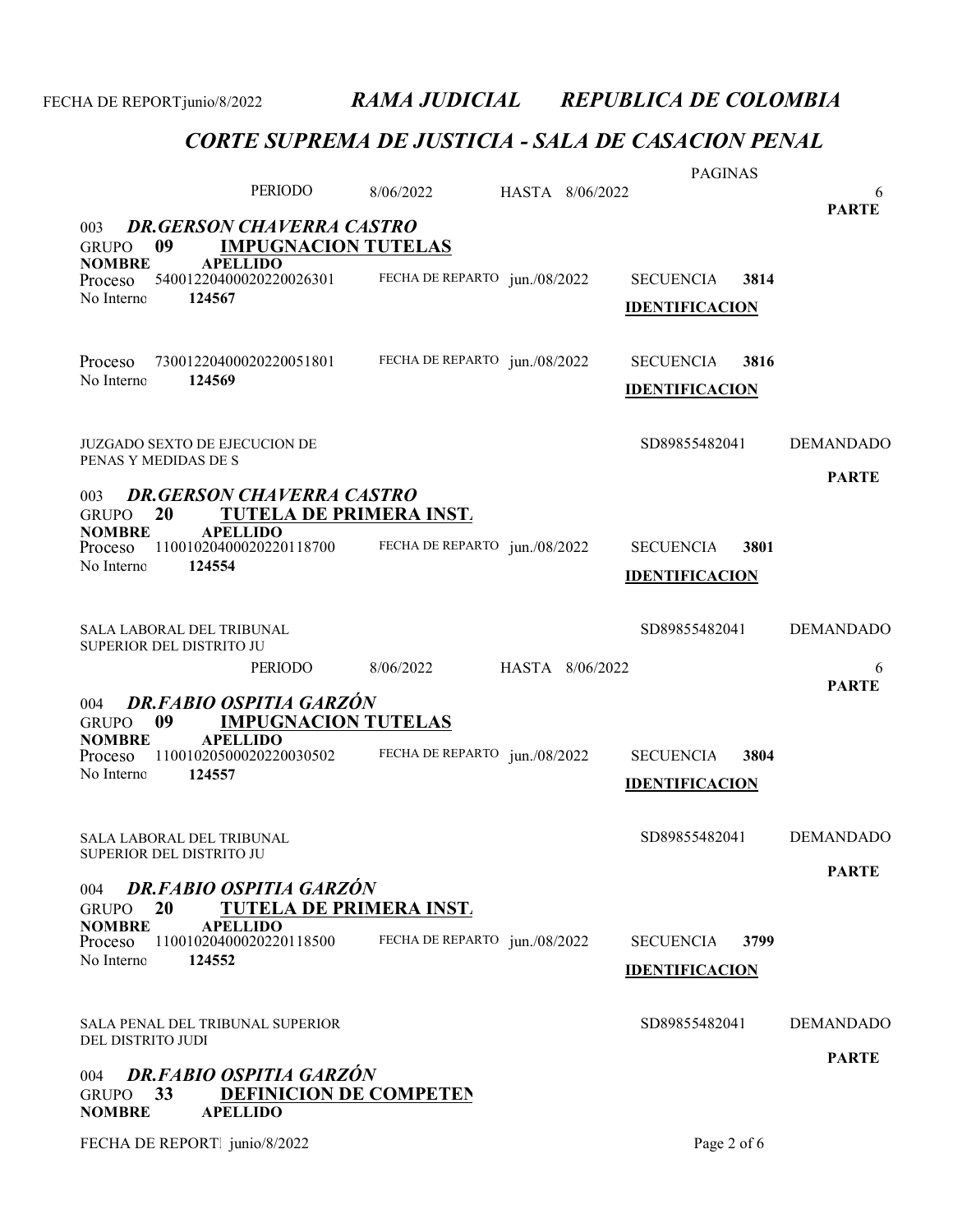| Proceso<br>No Interno                  | 61743                                                               | 11001600010120205015901                                      | FECHA DE REPARTO jun./08/2022            |                 | <b>PAGINAS</b><br><b>SECUENCIA</b><br><b>IDENTIFICACION</b> | 3791 |                                       |
|----------------------------------------|---------------------------------------------------------------------|--------------------------------------------------------------|------------------------------------------|-----------------|-------------------------------------------------------------|------|---------------------------------------|
|                                        |                                                                     | CLAUDIA MARCELA CASTAÑO MORALES<br>PERIODO                   | 8/06/2022                                | HASTA 8/06/2022 | SD89855482040                                               |      | <b>DEMANDADO</b><br>6<br><b>PARTE</b> |
| 005<br><b>GRUPO</b>                    | 09                                                                  | <b>IMPUGNACION TUTELAS</b>                                   | <b>DR.LUIS ANTONIO HERNANDEZ BARBOSA</b> |                 |                                                             |      |                                       |
| <b>NOMBRE</b><br>Proceso<br>No Interno | <b>APELLIDO</b><br>124561                                           | 11001220400020220214001                                      | FECHA DE REPARTO jun./08/2022            |                 | <b>SECUENCIA</b><br><b>IDENTIFICACION</b>                   | 3808 |                                       |
| Proceso<br>No Interno                  | 124566                                                              | 52001220400020220013101                                      | FECHA DE REPARTO jun./08/2022            |                 | <b>SECUENCIA</b><br><b>IDENTIFICACION</b>                   | 3813 |                                       |
|                                        | EXPRESA JUANAMBU SA                                                 |                                                              |                                          |                 | SD89855482041                                               |      | <b>DEMANDADO</b><br><b>PARTE</b>      |
| 005<br><b>GRUPO</b>                    | 14                                                                  | <b>CASACION</b>                                              | <b>DR.LUIS ANTONIO HERNANDEZ BARBOSA</b> |                 |                                                             |      |                                       |
| <b>NOMBRE</b><br>Proceso               | <b>APELLIDO</b>                                                     | 25286600037720110006201                                      | FECHA DE REPARTO jun./08/2022            |                 | <b>SECUENCIA</b>                                            | 3789 |                                       |
| No Interno                             | 61741                                                               |                                                              |                                          |                 | <b>IDENTIFICACION</b>                                       |      |                                       |
|                                        | MIGUEL YARIT GARCIA CASTRO                                          |                                                              |                                          |                 | SD89855482040                                               |      | <b>DEMANDADO</b><br><b>PARTE</b>      |
| 005<br><b>GRUPO</b>                    | 20                                                                  | <b>TUTELA DE PRIMERA INST.</b>                               | <b>DR.LUIS ANTONIO HERNANDEZ BARBOSA</b> |                 |                                                             |      |                                       |
| <b>NOMBRE</b><br>Proceso               | <b>APELLIDO</b>                                                     | 11001020400020220118300                                      | FECHA DE REPARTO jun./08/2022            |                 | <b>SECUENCIA</b>                                            | 3797 |                                       |
| No Interno                             | 124550                                                              |                                                              |                                          |                 | <b>IDENTIFICACION</b>                                       |      |                                       |
| DEL DISTRITO JUDI                      |                                                                     | SALA PENAL DEL TRIBUNAL SUPERIOR                             |                                          |                 | SD89855482041                                               |      | <b>DEMANDADO</b>                      |
|                                        |                                                                     | PERIODO                                                      | 8/06/2022                                | HASTA 8/06/2022 |                                                             |      | 6<br><b>PARTE</b>                     |
| 006<br><b>GRUPO</b>                    | 09                                                                  | <b>DRA.MYRIAM AVILA ROLDAN</b><br><b>IMPUGNACION TUTELAS</b> |                                          |                 |                                                             |      |                                       |
| <b>NOMBRE</b><br>Proceso               | <b>APELLIDO</b>                                                     | 25000220400020220029901                                      | FECHA DE REPARTO jun./08/2022            |                 | <b>SECUENCIA</b>                                            | 3809 |                                       |
| No Interno                             | 124562                                                              |                                                              |                                          |                 | <b>IDENTIFICACION</b>                                       |      |                                       |
|                                        | <b>JUZGADO PENAL DEL CIRCUITO CON</b><br><b>FUNCION DE CONOCIMI</b> |                                                              |                                          |                 | SD89855482041                                               |      | <b>DEMANDADO</b>                      |
|                                        | FECHA DE REPORT junio/8/2022                                        |                                                              |                                          |                 | Page 3 of 6                                                 |      |                                       |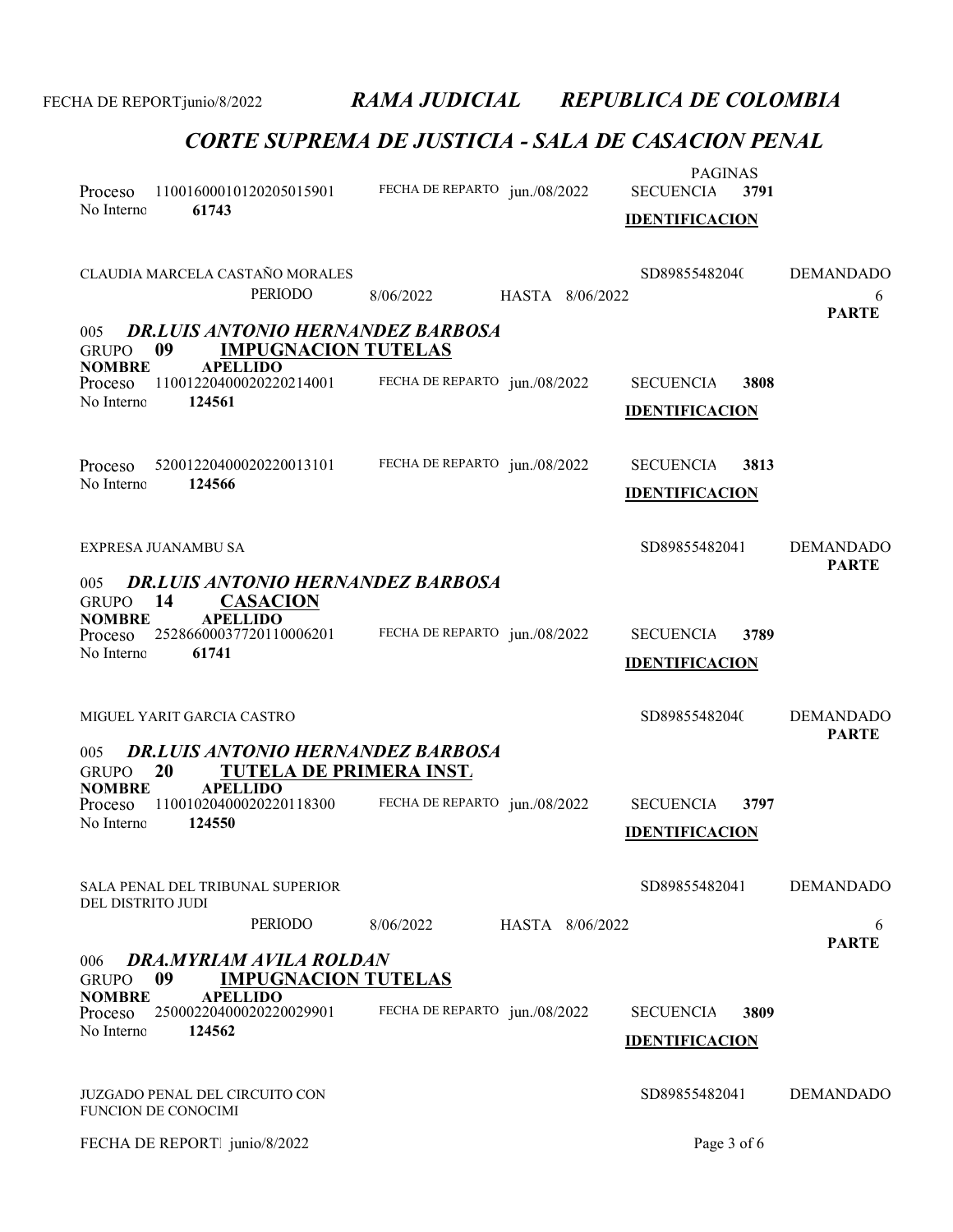| DRA.MYRIAM AVILA ROLDAN<br>006                                                                                                                         |                               | <b>PAGINAS</b>                                    | <b>PARTE</b>                     |
|--------------------------------------------------------------------------------------------------------------------------------------------------------|-------------------------------|---------------------------------------------------|----------------------------------|
| 20<br><b>TUTELA DE PRIMERA INST.</b><br><b>GRUPO</b><br><b>NOMBRE</b><br><b>APELLIDO</b><br>11001020400020220118400<br>Proceso<br>No Interno<br>124551 | FECHA DE REPARTO jun./08/2022 | <b>SECUENCIA</b><br>3798<br><b>IDENTIFICACION</b> |                                  |
| SALA PENAL DEL TRIBUNAL SUPERIOR<br>DEL DISTRITO JUDI                                                                                                  |                               | SD89855482041                                     | <b>DEMANDADO</b>                 |
| <b>PERIODO</b>                                                                                                                                         | 8/06/2022<br>HASTA 8/06/2022  |                                                   | 6<br><b>PARTE</b>                |
| DR.JOSE FRANCISCO ACUÑA VIZCAYA<br>007<br><b>IMPUGNACION TUTELAS</b><br>09<br><b>GRUPO</b>                                                             |                               |                                                   |                                  |
| <b>NOMBRE</b><br><b>APELLIDO</b><br>11001020500020220048702<br>Proceso<br>No Interno<br>124558                                                         | FECHA DE REPARTO jun./08/2022 | <b>SECUENCIA</b><br>3805<br><b>IDENTIFICACION</b> |                                  |
| 50001220400020220024201<br>Proceso<br>No Interno<br>124565                                                                                             | FECHA DE REPARTO jun./08/2022 | <b>SECUENCIA</b><br>3812<br><b>IDENTIFICACION</b> |                                  |
| JUZGADO SEGUNDO DE EJECUCION DE<br>PENAS Y MEDIDAS DE                                                                                                  |                               | SD89855482041                                     | <b>DEMANDADO</b>                 |
| DR.JOSE FRANCISCO ACUÑA VIZCAYA<br>007                                                                                                                 |                               |                                                   | <b>PARTE</b>                     |
| GRUPO 14<br><b>CASACION</b><br><b>APELLIDO</b><br><b>NOMBRE</b><br>25307610801120188016001<br>Proceso<br>No Interno<br>61746                           | FECHA DE REPARTO jun./08/2022 | <b>SECUENCIA</b><br>3794<br><b>IDENTIFICACION</b> |                                  |
| LINA MARCELA MORENO CASADIEHO                                                                                                                          |                               | SD89855482040                                     | <b>DEMANDADO</b><br><b>PARTE</b> |
| 007 DR.JOSE FRANCISCO ACUÑA VIZCAYA<br>20<br><b>TUTELA DE PRIMERA INST.</b><br><b>GRUPO</b>                                                            |                               |                                                   |                                  |
| <b>NOMBRE</b><br><b>APELLIDO</b><br>11001020400020220118200<br>Proceso<br>No Interno<br>124549                                                         | FECHA DE REPARTO jun./08/2022 | 3796<br><b>SECUENCIA</b><br><b>IDENTIFICACION</b> |                                  |
| 11001020400020220118900<br>Proceso<br>No Interno<br>124556                                                                                             | FECHA DE REPARTO jun./08/2022 | <b>SECUENCIA</b><br>3803<br><b>IDENTIFICACION</b> |                                  |
| SALA PENAL DEL TRIBUNAL SUPERIOR<br>DEL DISTRITO JUDI                                                                                                  |                               | SD89855482041                                     | <b>DEMANDADO</b>                 |
| PERIODO                                                                                                                                                | 8/06/2022<br>HASTA 8/06/2022  |                                                   | 6                                |
| FECHA DE REPORT junio/8/2022                                                                                                                           |                               | Page 4 of 6                                       | <b>PARTE</b>                     |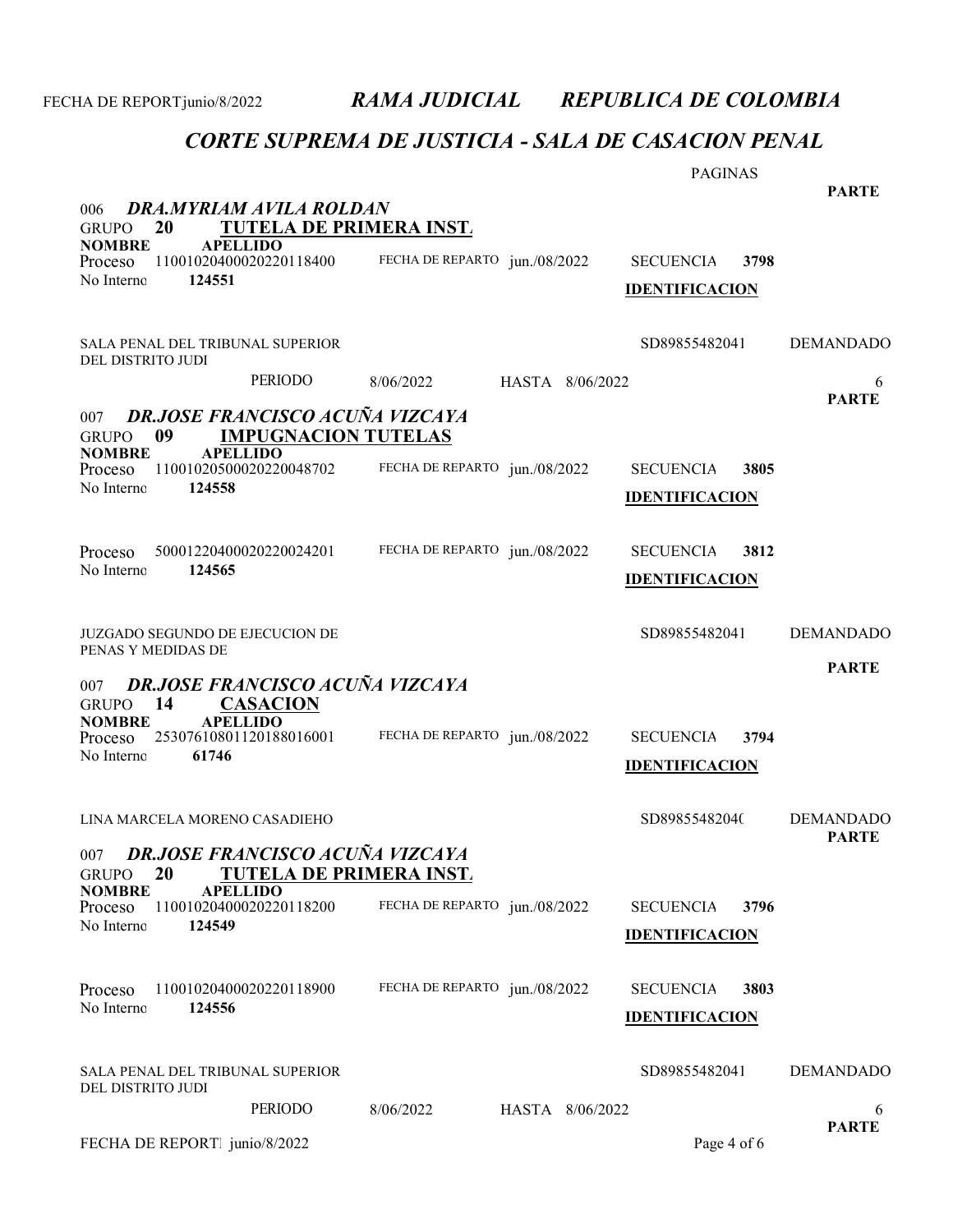| DRA.PATRICIA SALAZAR CUELLAR<br>008                                                                                                                                                                   |                               | <b>PAGINAS</b>                                    |                                  |
|-------------------------------------------------------------------------------------------------------------------------------------------------------------------------------------------------------|-------------------------------|---------------------------------------------------|----------------------------------|
| <b>SEGUNDA INSTANCIA-SENT</b><br>0 <sub>5</sub><br><b>GRUPO</b><br><b>NOMBRE</b><br><b>APELLIDO</b><br>19001600070320160055602<br>Proceso<br>No Interno<br>61744                                      | FECHA DE REPARTO jun./08/2022 | <b>SECUENCIA</b><br>3792<br><b>IDENTIFICACION</b> |                                  |
| LIBIA PATRICIA MANRIQUE SILVA                                                                                                                                                                         |                               | SD89855482040                                     | <b>DEMANDADO</b><br><b>PARTE</b> |
| DRA.PATRICIA SALAZAR CUELLAR<br>008<br>09<br><b>IMPUGNACION TUTELAS</b><br><b>GRUPO</b><br><b>APELLIDO</b><br><b>NOMBRE</b><br>25000220400020220030101<br>Proceso<br>No Interno<br>124563             | FECHA DE REPARTO jun./08/2022 | <b>SECUENCIA</b><br>3810<br><b>IDENTIFICACION</b> |                                  |
| FISCALIA PRIMERA SECCIONAL DE<br>ZIPAQUIRA                                                                                                                                                            |                               | SD89855482041                                     | <b>DEMANDADO</b>                 |
| <b>DRA.PATRICIA SALAZAR CUELLAR</b><br>008<br>14<br><b>CASACION</b><br><b>GRUPO</b><br><b>APELLIDO</b><br><b>NOMBRE</b><br>68001600882820150067901<br>Proceso<br>No Interno<br>61742                  | FECHA DE REPARTO jun./08/2022 | <b>SECUENCIA</b><br>3790<br><b>IDENTIFICACION</b> | <b>PARTE</b>                     |
| JACKELINE CASTELLANOS MATAJIRA                                                                                                                                                                        |                               | SD89855482040                                     | <b>DEMANDADO</b><br><b>PARTE</b> |
| DRA.PATRICIA SALAZAR CUELLAR<br>008<br>20<br>TUTELA DE PRIMERA INST.<br><b>GRUPO</b><br><b>APELLIDO</b><br><b>NOMBRE</b><br>11001020400020220118600<br>Proceso<br>No Interno<br>124553                | FECHA DE REPARTO jun./08/2022 | <b>SECUENCIA</b><br>3800<br><b>IDENTIFICACION</b> |                                  |
| SALA LABORAL DEL TRIBUNAL<br>SUPERIOR DEL DISTRITO JU<br><b>PERIODO</b>                                                                                                                               | 8/06/2022<br>HASTA 8/06/2022  | SD89855482041                                     | <b>DEMANDADO</b><br>6            |
| <b>DR.FERNANDO LEON BOLAÑOS PALACIOS</b><br>009<br>09<br><b>IMPUGNACION TUTELAS</b><br><b>GRUPO</b><br><b>NOMBRE</b><br><b>APELLIDO</b><br>41001220400020220014701<br>Proceso<br>124564<br>No Interno | FECHA DE REPARTO jun./08/2022 | 3811<br><b>SECUENCIA</b><br><b>IDENTIFICACION</b> | <b>PARTE</b>                     |
| JUZGADO SEGUNDO DE EJECUCION DE<br>PENAS Y MEDIDAS DE                                                                                                                                                 |                               | SD89855482041                                     | <b>DEMANDADO</b>                 |